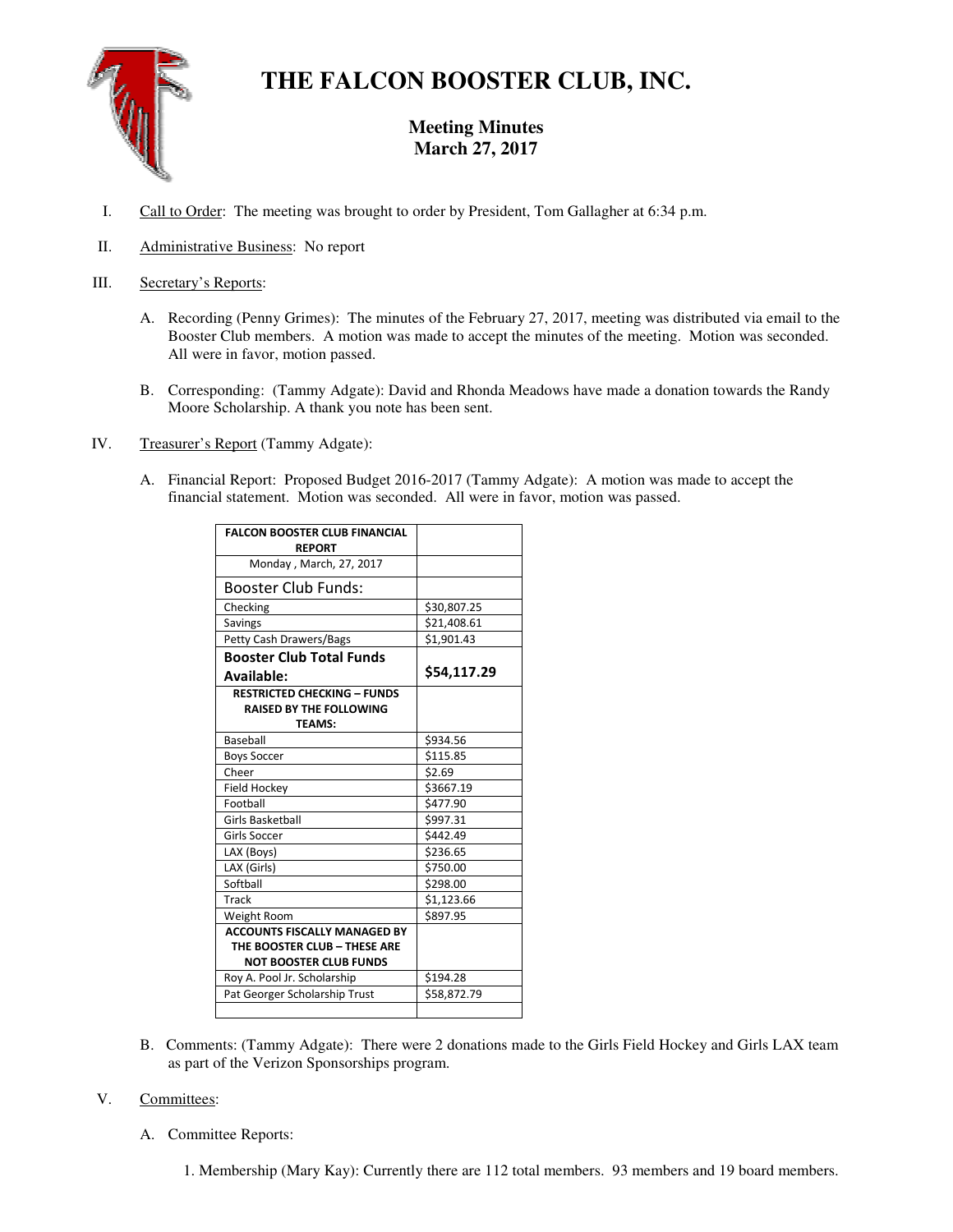- B. Concessions:
	- 1. Spring Sports Baseball/Softball (Tom Gallagher): The concession stand has been cleaned and is ready to go. We are in need of someone to open for Varsity Baseball and Softball games. If you are willing to volunteer, please contact Tom Gallagher.

Friday night, March  $31<sup>st</sup>$ , we are hosting Kettle Run and it would be nice to have someone there.

- 2. Cleaning and Preparation for Opening (Tom Gallagher): Tammy and Tom spent one morning last week cleaning the baseball/softball concession stand. There were 10 cases of drinks left in the concession stand from last spring. All other items had been removed and taken to the school to sell during the fall season but drinks were not moved. The drinks had expired and many had exploded. There was discussion regarding the ordering of beverages and expiration dates for items.
- 3. Propane Stove: (Tom Gallagher): The stove at the baseball/softball concession stand is working but almost out of fuel. The tank is old with no gauges or safety features. Tammy will be contacting a gas company to see what we need to do to improve this and refill large tank.

## VI. Director of Student Activities:

- A. Report (Mark Holmes, Athletic Director): Spring sports are underway. This week there are games 4/5 days and next week 5/5. According to the Wells Fargo Cup, FHS was tied for 8<sup>th</sup> place among other VA 4A schools for the fall season and 6<sup>th</sup> place after the winter season of 2017. Please keep in mind that graduation is scheduled for May  $24^{\text{th}}$ . Some sporting events that may still be in play the week of the  $24^{\text{th}}$ may be moved to other schools in order to prepare the field for graduation. Please be sure and check the school website or Twitter for location updates. We have a VERY talented group of students this season! 442 athletes in all, 132 belonging to the Track and Field team!
- B. "Thank you" (Mr. Burton): Thank you again for all your support. We had a big group turn out for the Student/ Faculty Basketball game. This was the most competitive game so far. The game went in to overtime with the Faculty finishing with the win.

#### VII. Old Business:

- A. Spring Meet the Coaches (Tom Gallagher): There was not a large turnout this season. Ms. Gastley was on site selling spirit wear.
- B. Scholarships (Mary Kay):
	- 1. Due Date: April 17, 2017. There will be a meeting of the Scholarship Committee to choose recipients on April  $19<sup>th</sup>$ . The names are to be given to the school by the beginning of May. Scholarship night is May  $17<sup>th</sup>$  at 6:45pm.
	- 2. Committee: We are waiting on one person to respond to the request to be a member of the committee. They have not yet responded to the request.
	- 3. Roy A. Pool, Jr. Scholarship (Mary Kay): For years the Pool family has asked the Booster Club to be responsible for announcing the recipient of the scholarship at Scholarship Night. Beginning this year, they have asked that we select the student who will receive the award and make the presentation.
- C. 10K Dinner/Dance/Auction (Tom Gallagher):
	- 1. Date: April 1, 2017
	- 2. Tickets: 8 tickets are not sold and are in Melanie Brown's possession. If you have any other tickets that are not sold, please give those to Melanie and let all that are interested in tickets know to contact Melanie directly. Melanie is still waiting for payment of 40 tickets. Mary Kay is in need of final counts. If you have not emailed her with your total tickets and persons attending, please do so.
	- 3. Auction items: We are waiting on the sports teams to bring in their baskets for the silent auction. The sooner they can be turned in the better. The items will be needed for set up on Friday morning,